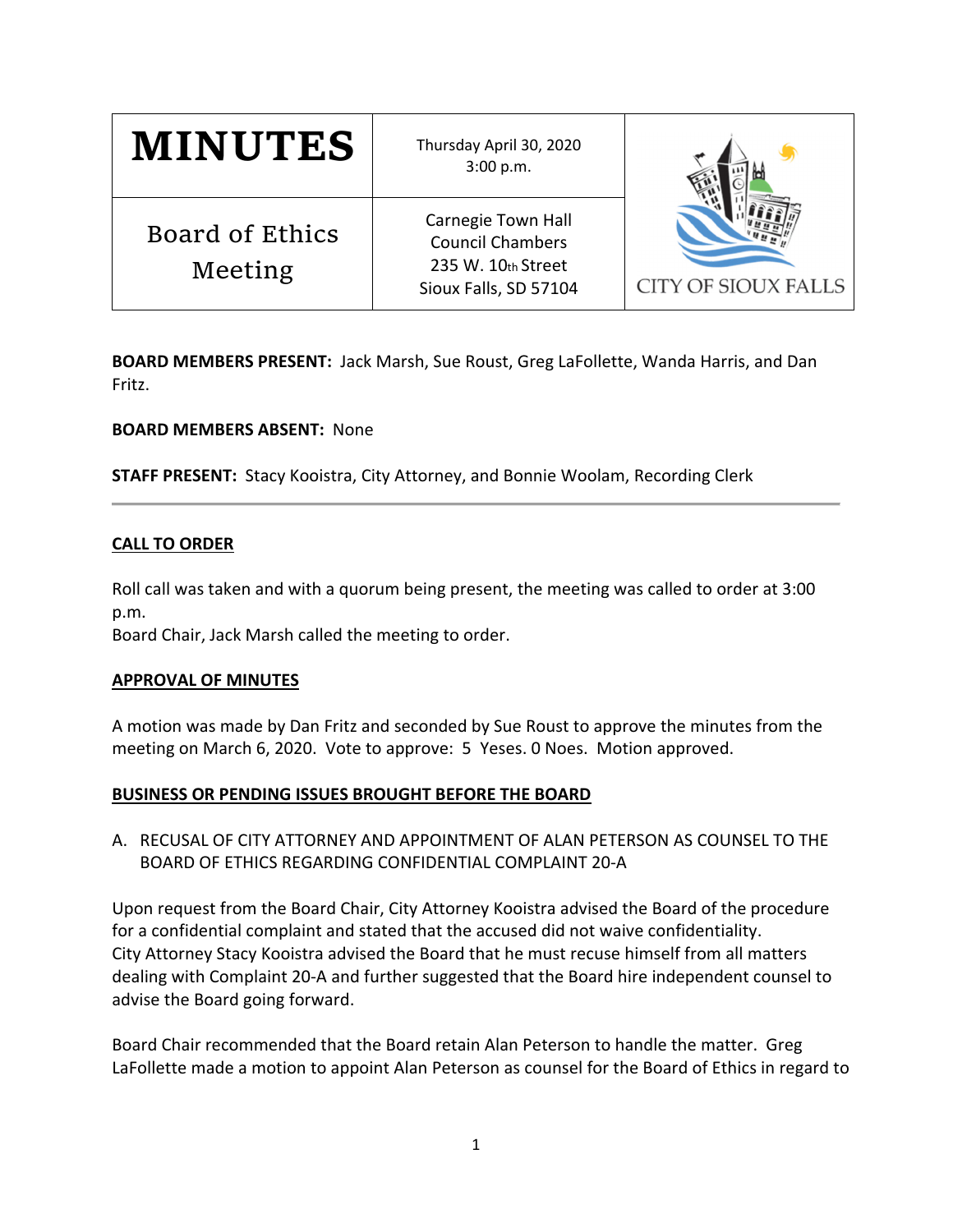the handling of confidential Complaint 20‐A. Sue Roust seconded the motion. Vote to approve: 5 Yeses. 0 Noes. Motion approved.

Mr. Kooistra left the meeting and Alan Peterson joined the Board at the dais.

### B. CONFIDENTIAL COMPLAINT 20‐A FILED 03/04/2020

Mr. Peterson advised that the Board should move to executive session to determine jurisdiction of the complaint and advised that the Board move out of executive session with the findings of the Board and complete a vote on the record. Mr. Peterson advised that SDCL §§ 1‐25‐2(1) and (3) provide for moving to a closed session to discuss complaints involving employees, officers, as well as discussions with the Board's attorney.

Dan Fritz made a motion to enter executive session pursuant to SDCL  $\S$  1-25-2(1) to address Complaint 20‐A involving a personnel matter and SDCL § 1‐25‐2(3) to consult with counsel. Wanda Harris seconded the motion. Vote to approve: Yeses, 5. Noes, 0. Motion approved.

Chair Jack Marsh asked Alan Peterson who should remain in the room for executive session. Alan Peterson responded that only the Board members, Board clerk and Board attorney should remain. The Public was asked to leave the room and the PA system was turned off. The Board went into executive session at 3:09 p.m.

# *Executive session to discuss personnel matter pursuant to SDCL 1-25-2(1) and consulting with legal counsel pursuant to SDCL 1-25-2(3).*

The meeting was reopened to the public at 3:50 p.m.

Greg LaFollette moved that Ethics Complaint 20‐A, dated March 4, 2020 be dismissed without prejudice by this Board for lack of jurisdiction to hear the Complaint alleging a violation of Ordinance § 35.029 as the cited ordinance does not apply. The motion was seconded by Sue Roust. Vote to approve: 5 Yeses. 0 Noes. Motion passes.

### **NEXT MEETING**

No specific date for the next meeting was scheduled.

## **PUBLIC INPUT WAS CALLED WITH A 5 MINUTE TIME LIMIT**

John Cunningham asked who had jurisdiction on the matter. He was advised by the Chair that the ruling would stand and the Board could not provide him with legal advice.